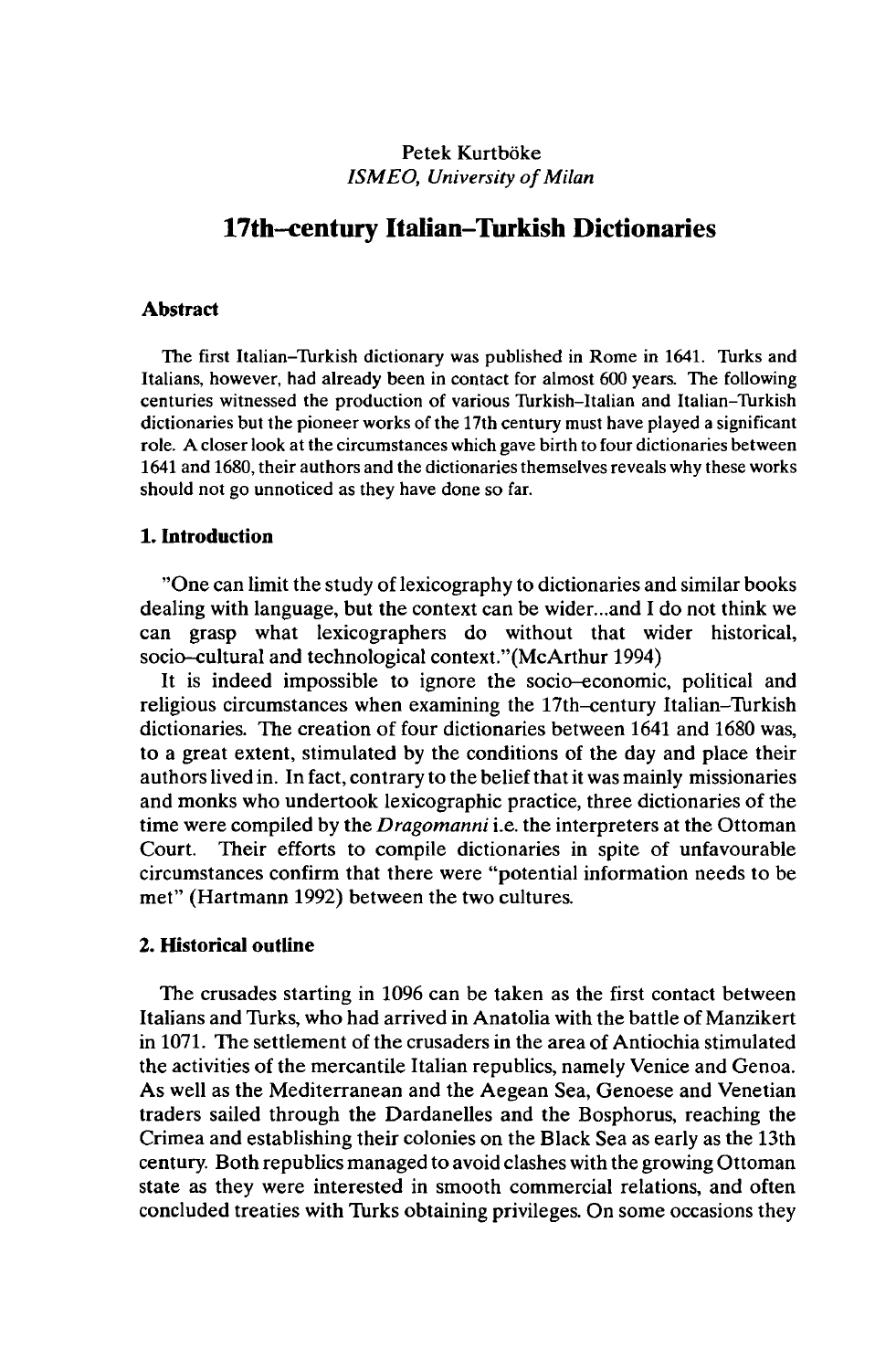even supported the military expeditions of the Ottomans with their ships. Especially after 1453, with the seizure of Constantinople and Galata, where Italians had long established naval industries, the Ottoman navy grew in size and importance. "One might assume, therefore, that their influence upon Turks, in trade and navigation as well as in the respective terminologies involved, was dominant from the earliest contacts of the Turkic tribes with the sea and seafaring." (Kahane & Tietze, 1988).

Both republics, as well as Tuscany and Naples, held embassies in Constantinople and in other important coastal towns such as the Dardanelles, Smirne, Salonico and inland, Adrianapoli (Di Vittorio, A., 1979; Schreiber, G., 1980). Their fruitful commercial and diplomatic ties with the Ottomans encouraged Italian travellers to visit these places and write travel memoirs. In fact, starting from the mid-1500's to the beginning of our century many such travel books were published in Italy describing various aspects of life in the Ottoman Empire. Also the ambassadors had to come back with a detailed report on their experiences in the Orient to be presented to the Court. It was expressed by the ambassadors and travellers themselves that 'translation' was a serious problem in Constantinople. It was in the hand ofthe Jewish citizens "who spoke all the languages" but were not completely reliable in their translations, for various reasons (Mantegazza, C. 1805; Alberi, E. 1839; Tormene, A., 1904; Schreiber, G. 1980; Yetkin, Ç. 1992).

Turkish invasions in Italy contributed to the cultural exchange as well. Even today the abundance of surnames such as *Turchi, Del Turco, Turchetti* etc. in Italy, explains the existence, at some stage, of Turkish communities formed by those left behind from the Ottoman army and navy after the invasions in the coastal areas (Calabria, Cesena etc) and inland (Friuli).

We owe quite a few dictionaries to the efforts of the missionaries, yet another group who established themselves in the Levant. In fact, the order of Capuchines had started their mission in Georgia in 1661. When their activity was banned in 1845 by Russia the missionaries had to look for a new base and chose Trebisonda on the Black Sea coast. It is not only the Capuchines but also the Franciscans and Mechitarists who have contributed to the production of Italian-Turkish dictionaries over the past 350 years.

#### **3. The seventeenth century**

The seventeenth century was the beginning of the period of stagnation for the Ottoman empire, the battle of Lepanto having taken place in 1571. However, they were still a serious threat for Europe, especially for Vienna from the 1660's to the end of the century. From the 1640's onwards there was continuous friction between the Venetians and the Ottomans in the Aegean over the island of Crete. In spite of these unfavourable circumstances four Italian-Turkish dictionaries were published between 1641 and 1680.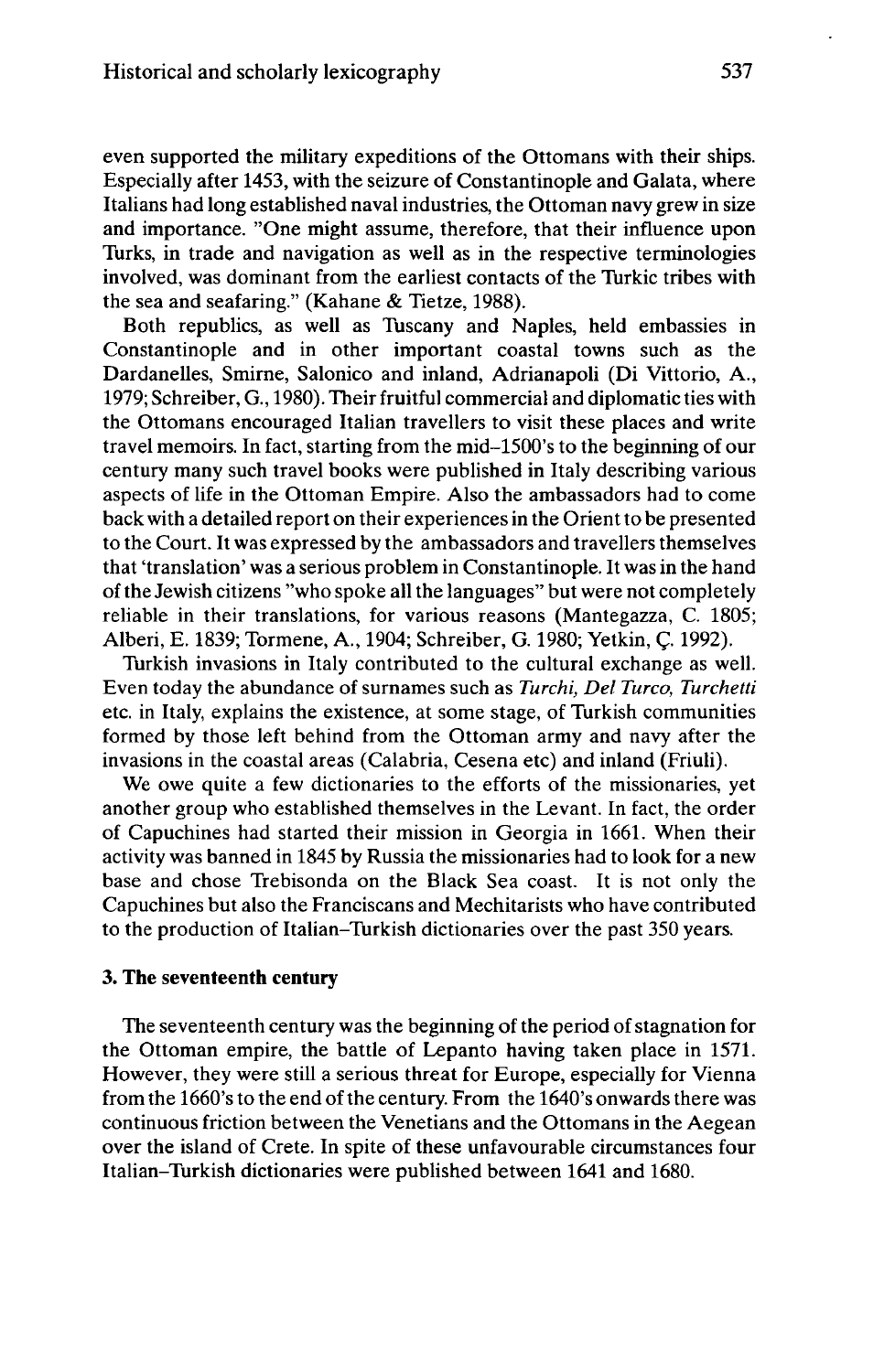#### **4.** Problems of turkish lexicography

Any lexicographer dealing with Turkish had to face the problem of 'how much of which language' to include in his dictionary. As Tietze put it "...the Turkish of the last 500 years was... the language of the Ottoman dynasty, of the court, of the bureaucracy, of the capital...in which Persian and Arabic became dominant....Consequently, if an Ottoman dictionary-maker wanted his dictionary to be adequate, he had to include, apart from the Turkish words..." Arabic and Persian, as well (Tietze 1962). There was also the problem of 'which alphabet', as Turkish was then written with Arabic letters, as well as the representation of the letters which did not exist in Italian. In fact, two of the 17th-century dictionaries used Latin letters to write Turkish each adopting different ways of representing the unfamiliar sounds. Also the vowels were often omitted in the Arabic-Turkish script which created problems for the lexicographer who tried to assign Latin characters to it.

#### **5.The dictionaries**

#### **5.1 Molino, Giovanni. 1641.** *Dittionario della Lingua Italiana-Turchesca.* **Rome: A. M. Gioiosi..**

Molino compiled his dictionary upon requests from the Court of Venice. In fact, he had been at the service of Venetian ambassadors in Constantinople as an interpreter and had also written a grammar of Turkish.

Although it was not more than a small size pocket dictionary of 494 pages it is interesting to note that Molino was a pioneer in his attempt to write Turkish using the Latin alphabet. This he did, as he explained in the introduction, to facilitate the pronunciation for the Italian user.

After the two-page dedication, the 4-page 'To the Reader' section gives a brief introduction to the history and origins of the Ottomans. Molino, like the others, was aware of the difficulties the compilation of such a dictionary would bring. He described Turkish as a mixture of Arabic, Persian, Greek and Tartar. Although he assured the reader that the origin of words was indicated throughout the dictionary with the initial letters of these languages (a, p, g, t) we come across very few entries with such symbols.

He included an 80-page index giving page and line numbers, a list of the languages spoken all over the Ottoman Empire, and a list of the countries then under the Ottoman rule. There is also a 7-page grammar and errata corrige page at the end.

Entries do not offer any information except for the equivalents ranging between one to four as in:

Stirpe, razza ] Ban. Ginsz. Oghiak. Boi.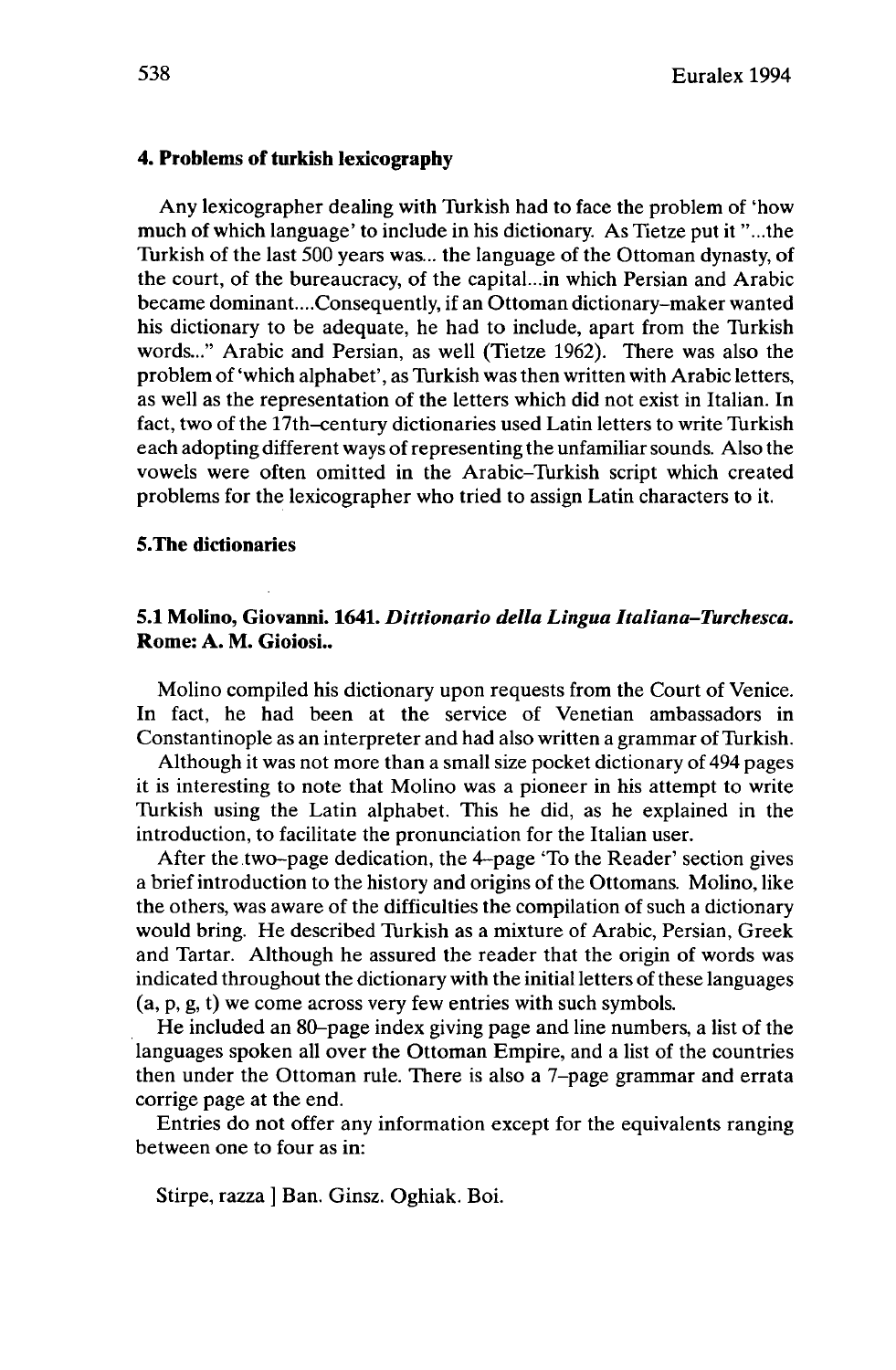There is a square bracket separating the entry and the equivalent, and in the case of two or more equivalents a full stop is used between the meanings. There are occasional references to grammatical categories as for example in:

Parlare, Verbo ] Soile-mek.

Related words and expressions are listed as separate entries such as:

stà con Dio,sta in pace -stà mane -stà sera -stà sopra di te -stà in cervello - stà sano

## **5.2 Da Parigi, Bernardo. 1665.** *Vocabolario Italiano Turchesco.* **Rome: Stamperia Delia Sacra Congregazione di Propaganda Fide.**

Although it is mentioned in the front that this dictionary was translated from French into Italian by Padre Pietro da Albavilla there is no other information about him or his efforts. This dictionary was printed in 3 volumes by the *Stamperia delta Sacra Congregazione di Propaganda Fide* in Rome and bore the message *pro usu missionariorum.* As the publisher's name suggests Bernardo Da Parigi was a Capuchine missionary. The order of Capuchines had started operating in Georgia, which then belonged to the Ottoman Empire, only four years earlier, in 1661. Padre Bernardo lived for many years in Aleppo, Constantinople and Palestine, where he had learnt Arabic as well.

Bernardo da Parigi, in his 2311-page 3-volume dictionary, used the Arabic letters for the Turkish equivalents. He knew this would cause difficulty to the user. However, as he explained in the front, to aim at Latin transcription would have limited the use of this dictionary since speakers of various European languages were used to different symbols. He illustrated this with the example *sevmif:* "Italians would write *sevmisc,* the French *sevmich,* the Polish *sevmiz* and the Germans, Hungarians, British, Dutch would all propose different systems" therefore following the original form would be the best.

Each entry has quite a few equivalents which again is the result of the language mixture the Ottomans used. To help the user understand the origin of these words he placed *t* (Turkish) or *a* (Arabic) or *p* (Persian) over each equivalent. The equivalents, always presented in the order of Turkish first, Arabic second and Persian third, are separated by an asterisk. There is no grammatical information given and we find only the corrections at the back. However, as we understand from the foreword, a grammar book was to be produced under separate cover.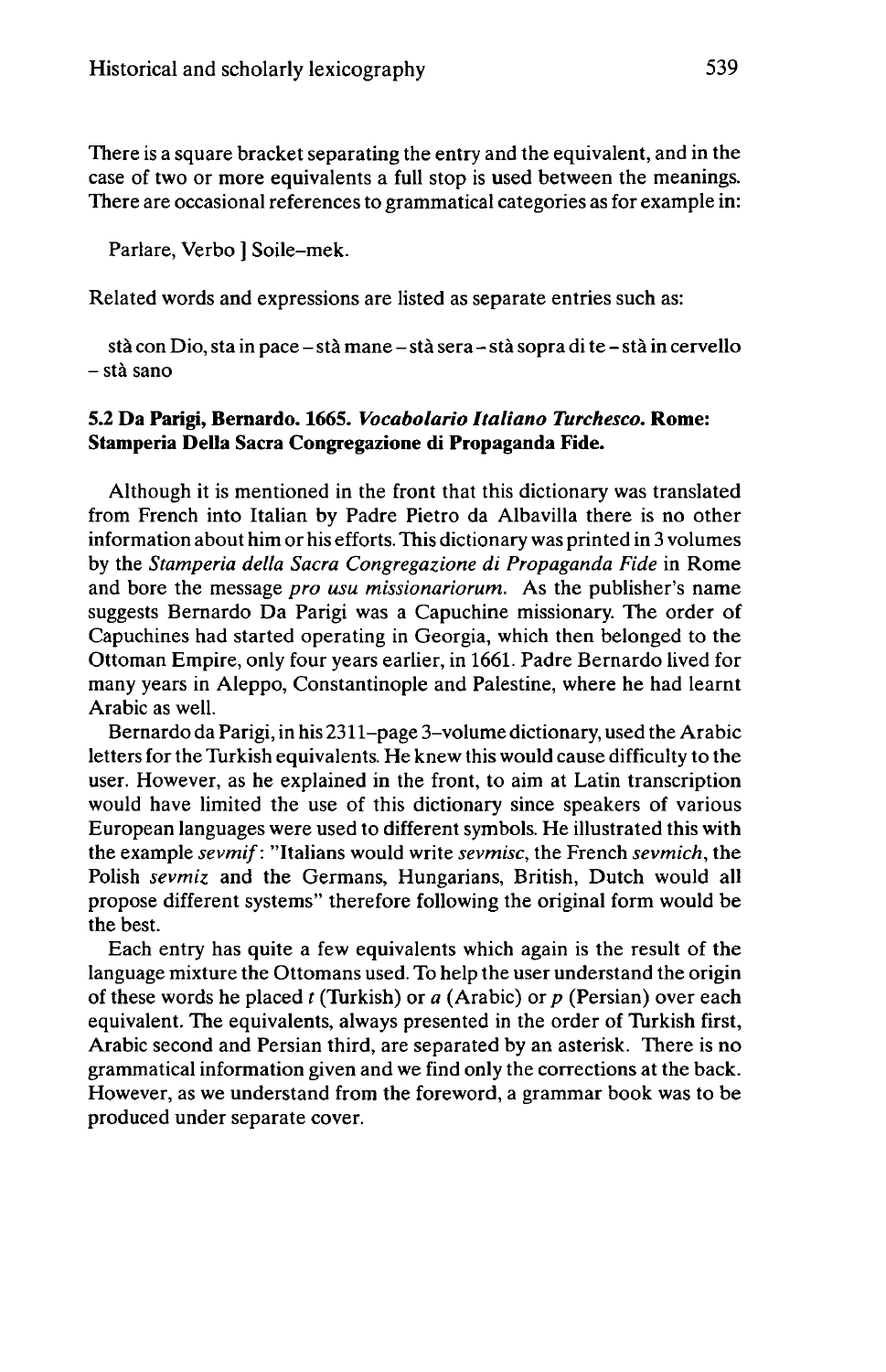## **5.3 Mastis, Antonio. 1677.** *Vocabolario Toscano e Turchesco.* **Florence: N Navesi.**

Originally from Naples, Mascis published his 353-page, single-volume, small format dictionary under the patronage of Cosimo III, the Grand Duke of Tuscany whom he had served as interpreter. He therefore lived in Constantinople for 12 years in close contact with the Court. He followed Molino in his use of Latin letters for the Turkish equivalents although he had probably notseen either his or Padre Bernardo's dictionary as his entries and their equivalents seem to be completely different. His dictionary, indeed, had a core of entries from the Tuscany dialect but he also consulted the dictionary of the Accademia della Crusca to enrich his work with common Italian words. His reason for adopting the Latin script, compared to Molino, was even more practical. As he explained in his introduction, this would make the book more useful in everyday situations such as shopping. He included a pronunciation guide as well as a 38-page grammar and an appendix of numbers, days of the week, months and a list of Ottoman sultans in chronological order. He had heard of his contemporary Meninski, though, about whom he wrote: "To my knowledge another Turkish-Latin dictionary is being printed in Vienna by a Polish scholar.....who will not only offer many more words but also a superb print".

After the 5-page dedication to the Grand Duke of Tuscany, he included a detailed description of the Ottoman language and culture. There is also a 2-page pronunciation guide as well as the alphabet. His entries look very similar to Molino's, both linguistically and stylistically, although we come across long phrases as in:

soldati tutti ammazzati d'avanti, come accadè a quelli di Catelina ] Iughunde ep iengigierleri uldurdiler.

The text is 280 pages long, with some encyclopedic information added at the end such as Parts of the body (pages 281-284), Numbers, days and months (pages 285-287), Languages spoken in the Ottoman Empire (pages 287-288), Countries under Ottoman rule (pages 288-289), List of Ottoman Sultans (page 289) and the complete title of the sultan (page 290). The entries do not offer any grammatical information since there is a 38-page grammar included at the back.

#### **5.4 Meninski, Franz. 1680.** *Linguarum Orientalium: Turcicae Arabicae Persicae.* **Vienna: Tip. Iosephi Nobilis de Kurzböck.**

The most interesting fact about this monumental work is that it was printed in Vienna at the climax of the hostility between the Ottomans and Austrians. Meninski was born in 1623 and lived in a period of constant Turkish threat until he died in 1698. He also served as the official interpreter for oriental